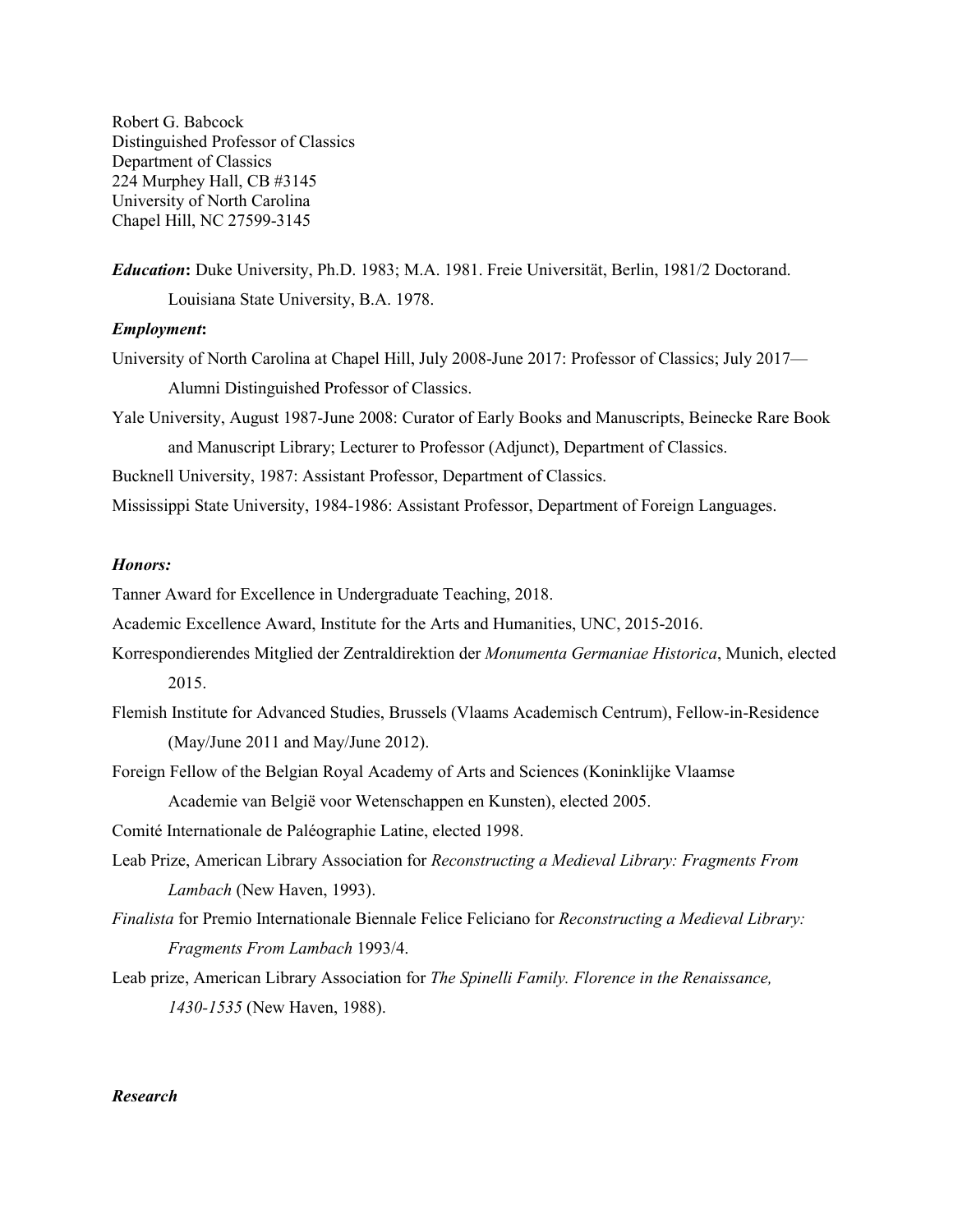#### **Books:**

- 11) *The Oxford Handbook of Latin Palaeography,* ed. with Frank T. Coulson (Oxford and New York: Oxford University Press, 2020), xxii + 1040pp.
- 10) *The 'Psychomachia' Codex from St. Lawrence (Bruxellensis 10066-77) and the Schools of Liège in the Tenth and Eleventh Centuries* (Turnhout: Brepols, 2017), 328 pp. Reviews: *Cahiers de civilisation médiévale*, 60 (2017) 384-85 by L. Reynhout; *Archivium Latinitatis Medii Aevi*, 75 (2017) 485-89 by A. Cossu.
- 9) *The Well-Laden Ship. Egbert of Liège,* Dumbarton Oaks Medieval Library, 25 (Cambridge, Mass. and London: Harvard University Press, 2013). Review: *Scriptorium*, 68/2 (2014) 366 by L. Reynhout.
- 8) *A Book of Her Own*, ed. (New Haven: Yale Library, 2005).
- 7) *New Studies on Yale Manuscripts from Late Antiquity to the Early Modern Period*, ed. (New Haven: Yale Library, 2005).
- 6) *Catalogue of the Medieval and Renaissance Manuscripts in the Beinecke Rare Book and Manuscript Library, Yale University, Volume 4*, with Lisa Fagin Davis and Philip Rusche, Medieval and Renaissance Texts and Studies, 176 (Tempe: Arizona State University, 2005).
- 5) *Old Books, New Learning. Essays on Medieval and Renaissance Books at Yale*, ed. with Lee Patterson (New Haven: Yale Library, 2001).
- 4) *Learning From the Greeks*, with Mark Sosower (New Haven: Yale Library, 1994).
- 3) *Reconstructing a Medieval Library: Fragments From Lambach* (New Haven: Yale Library, 1993). Awarded Leab Prize by American Library Association in 1993. *Finalista* for Premio Internationale Biennale Felice Feliciano, Verona 1993/4.
- 2) *Beinecke Studies in Early Manuscripts*, ed. (New Haven: Yale Library, 1991).
- 1) *Heriger of Lobbes and the Freising Florilegium*, Lateinische Sprache und Literatur des Mittelalters, 18 (Bern/Frankfurt a.M./New York, 1984).

### **Book Chapters:**

- 14) "Half-uncial," in: *The Oxford Handbook of Latin Palaeography*, edited by Frank T. Coulson and Robert G. Babcock (Oxford and New York: Oxford University Press, 2020), pp. 109-114.
- 13) "Uncial Script," in: *The Oxford Handbook of Latin Palaeography*, edited by Frank T. Coulson and Robert G. Babcock (Oxford and New York: Oxford University Press, 2020), pp. 98-108.
- 12) "The Scribal Verses of Waltherius in a Twelfth-Century Manuscript of Josephus," in: *Between the text and the page: studies on the transmission of medieval ideas in honour of Frank T. Coulson*,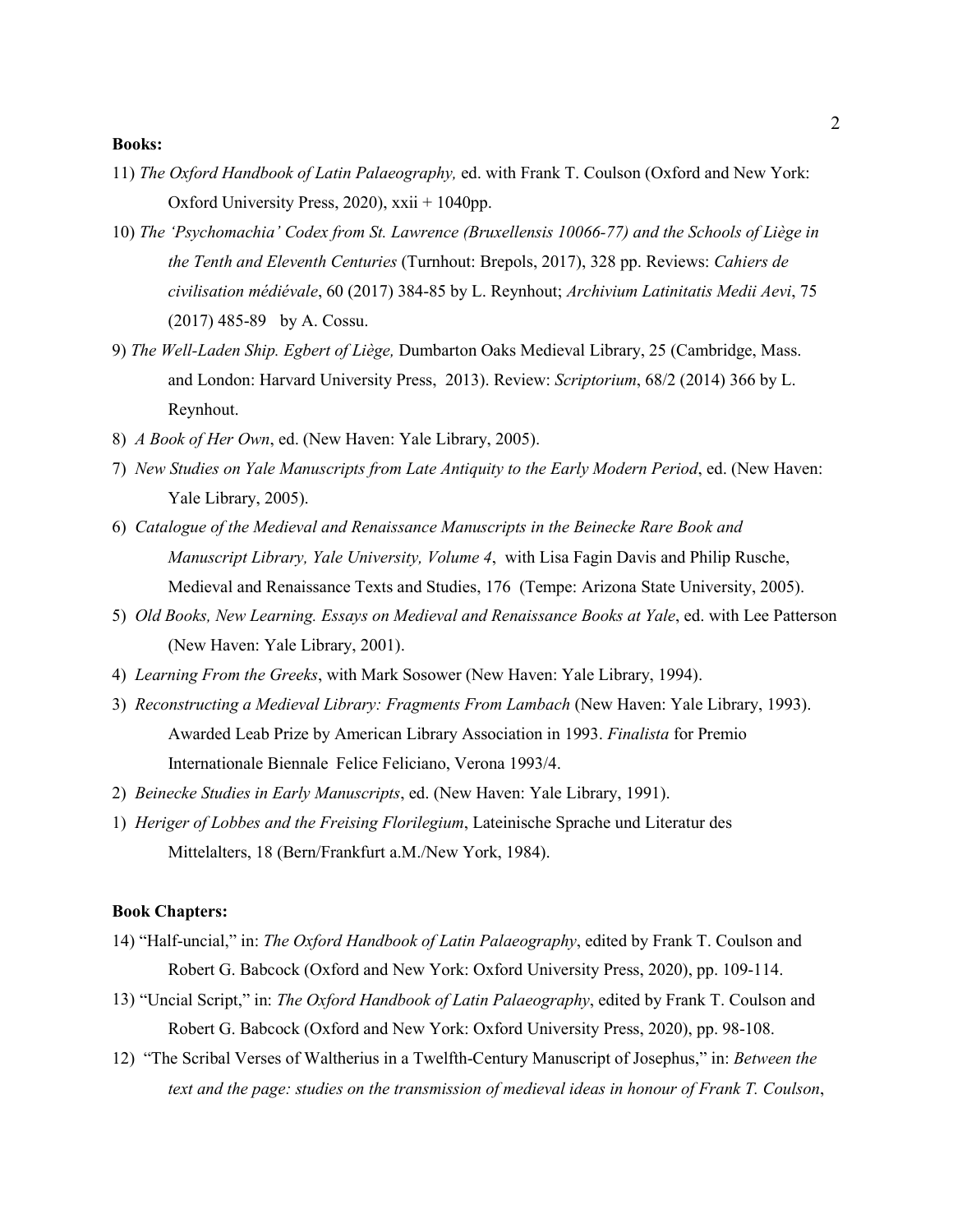edd. Harald Anderson and David T. Gura. Papers in mediaeval studies, 33 (Toronto: Pontifical Institute of Mediaeval Studies, 2020), 87-117.

- 11) "The Valenciennes Manuscript of Ratherius' *Praeloquia*: The Codicological Peculiarities and Annotations of the *Codex Unicus*," in: *Librorum studiosus: Miscellanea palaeographica et codicologica Alberto Derolez dicata*, ed. Lucien Reynhout and Benjamin Victor (Turnhout: Brepols, 2018), 55-71.
- 10) "Fragments of a Latin Gospel Book in Insular Majuscule Similar to the Script of the Book of Kells," with Francis Newton, in: *An Insular Odyssey: Manuscript Culture in Early Christian Ireland and Beyond*, edd. Rachel Moss, et al. (Dublin: Four Courts Press, 2017), 249-259.
- 9) "Alles Theater! Lambach im Mittelalter" in: *Handschriften und Papyri. Wege des Wissens,* edd. Daniela Mairhofer, Bernhard Palme, and Danuta Shanzer, *Nilus* 24 (Vienna: Phoibos Verlag, 2017), 23-28.
- 8) "The Gembloux *Scriptorium* in the Eleventh Century," with Albert Derolez, in: *Scriptorium: Wesen, Funktion, Eigenheiten. Comité international de paléographie latine, XVIII. Kolloquium. St. Gallen 11.-14. September 2013*, ed. Andreas Nievergelt, et al. (Munich: Bayerische Akademie der Wissenschaften, 2015) 259-274.
- 7) "The Transmission of Tibullus in the Tenth and Eleventh Centuries," in: *Writing the Classics: Manuscripts with Classical Texts in Medieval Europe*, ed. Erik Kwakkel, *Studies in Medieval and Renaissance Book Culture* 3 (Leiden: Leiden University Press, 2015) 53-74 and 196-197.
- 6) "Invented Speeches and the Teaching of Declamation in the Tenth-Century Schools of Liège," in: *Amicorum Societas. Mélanges offerts à François Dolbeau,* edd. Jacques Elfassi, Cécile Lanéry and Anne-Marie Turcan-Verkerk (Florence, 2013) 19-26.
- 5) "Codicological Reconstruction," in: *New Epigrams of Palladas. A Fragmentary Codex (P.CtYBR inv. 4000)*, ed. Kevin W. Wilkinson, *American Studies in Papyrology* 52 (Durham, NC, 2013) 1- 11.
- 4) "A Ninth-Century Reader of Alcuin's Poem on York," in press: *Alcuin of York.Proceedings of the York Quodlibet Conference, York, September 2001*, ed. Mary Garrison (Woodbridge, Suffolk: York Medieval Press/Boydell Brewer, 201?).
- 3) "Häresie und Bibliothek: Die fuldische Handscrift von Origenes' *Peri archon,*" in: *Kloster Fulda in der Welt der Karolinger und Ottonen*, ed. Gangolf Schrimpf, *Fuldaer Studien* 7 (Frankfurt a.M., 1996) 299-313.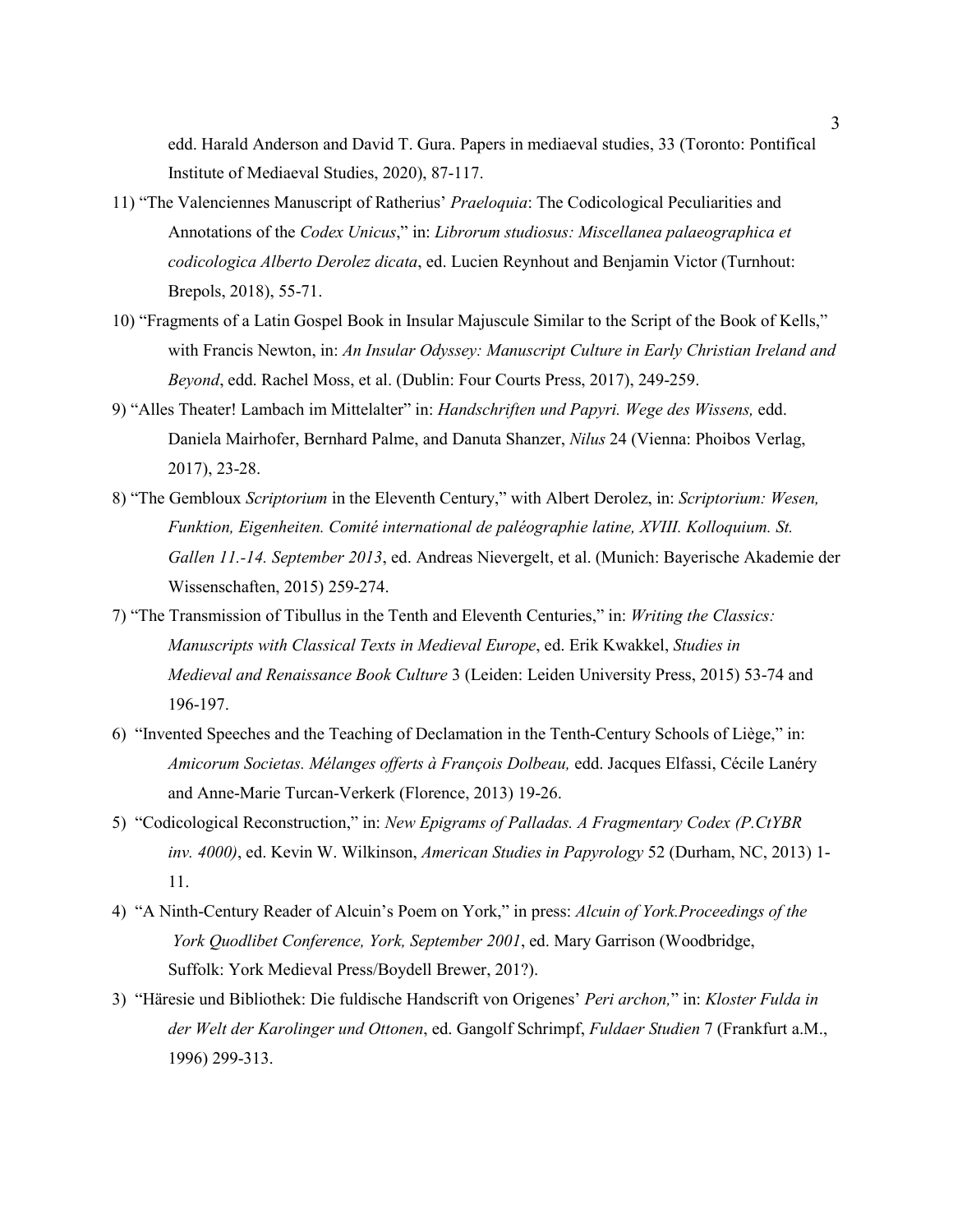- 2) "Un nuovo manoscritto dalla abbazia di San Zeno di Verona," with Walter Cahn, in: *Studi in memoria di Mario Carrara,* ed. Agostino Contò, *Bollettino della Biblioteca civica di Verona* 1 (Verona, 1995) 38-47.
- 1) "Statuta de l'ordre cistercien," in: *Saint Bernard et le monde cistercien: exposition...à la Conciergerie de Paris du 18 décembre 1990 au 28 février 1991,* ed. Léon Pressouyre and Terryl Nancy Kinder, (Paris, 1990) 211.

# **Refereed Articles:**

- 45) "The Education of a Princess: Beatrice of Aragon and her Manuscript of Cicero's *De Senectute*," with Mark K. Anson, Vittorio Bottini, Amber Breau, Caroline Carter, Nicolaus Christenson, Claudia Cox, Leah Hinshaw, Warren J. Smith IV, Benjamin Strawsburg, *Codices Manuscripti & Impressi*, 40 (2019) 1-12.
- 44) "That Socratic Example: Ratherius' *Praeloquia* 5, 26 and the Scholia to Persius" *Latomus* 76 (2017) 800-802.
- 43) "Ratherius, Bobbio, and Theodulf's *Contra iudices*," *Filologia mediolatina* 23 (2016) 239-44.
- 42) "Fragments of the lost *Vita Sancti Erluini* (*BHL* 2603) by Richarius of Gembloux in Brussles, Royal Library, MS 5345," *Sacris Erudiri*, 54 (2015) 225-34.
- 41) "New Autograph Fragments of the Metrical *Commentary on Ecclesiastes* by Sigebert of Gembloux," *Latomus* 74 (2015) 195-209.
- 40) "A Tenth-Century Reader of Lucretius, Stephen of Liège († 920)," *Latomus* 73 (2014) 1038-1048.
- 39) "A New Fragment of Cicero's *Epistulae ad familiares* (Book 13, epistles 6 and 7)," *Codices Manuscripti* 84 (2012) 1-5.
- 38) "The Temple of *Sapientia* and the Temple of Solomon in the Brussels *Psychomachia* (MS 10066- 77): Illustration and Exegesis in Eleventh-Century Liège," *Scriptorium* 66 (2012) 185-188.
- 37) "Ein Buchgeschenk Wilhelms von Hirsau an Kloster Reichenbach," *Deutsches Archiv* 67 (2011) 111-118.
- 36) "Alexander Monachus and the Library of St. Peter's in Merseburg," *Scriptorium* 64 (2010) 275-80, and plates 42-44.
- 35) "The Engelberg Manuscript of the 'Waltharius': Joseph von Laßberg, Johann Caspar Orelli and Jacob Grimm," *Mittellateinisches Jahrbuch* 45 (2010) 405-418.
- 34) "Heriger or Notger? The Authorship of the *Gesta Episcoporum Leodiensium,* the *Vita Remacli*, and the *Vita Landoaldi*," *Latomus* 68 (2009) 1027-1049.
- 33) "Heriger of Lobbes and the Theological Tractates of Boethius," *Latomus* 68 (2009) 458-461.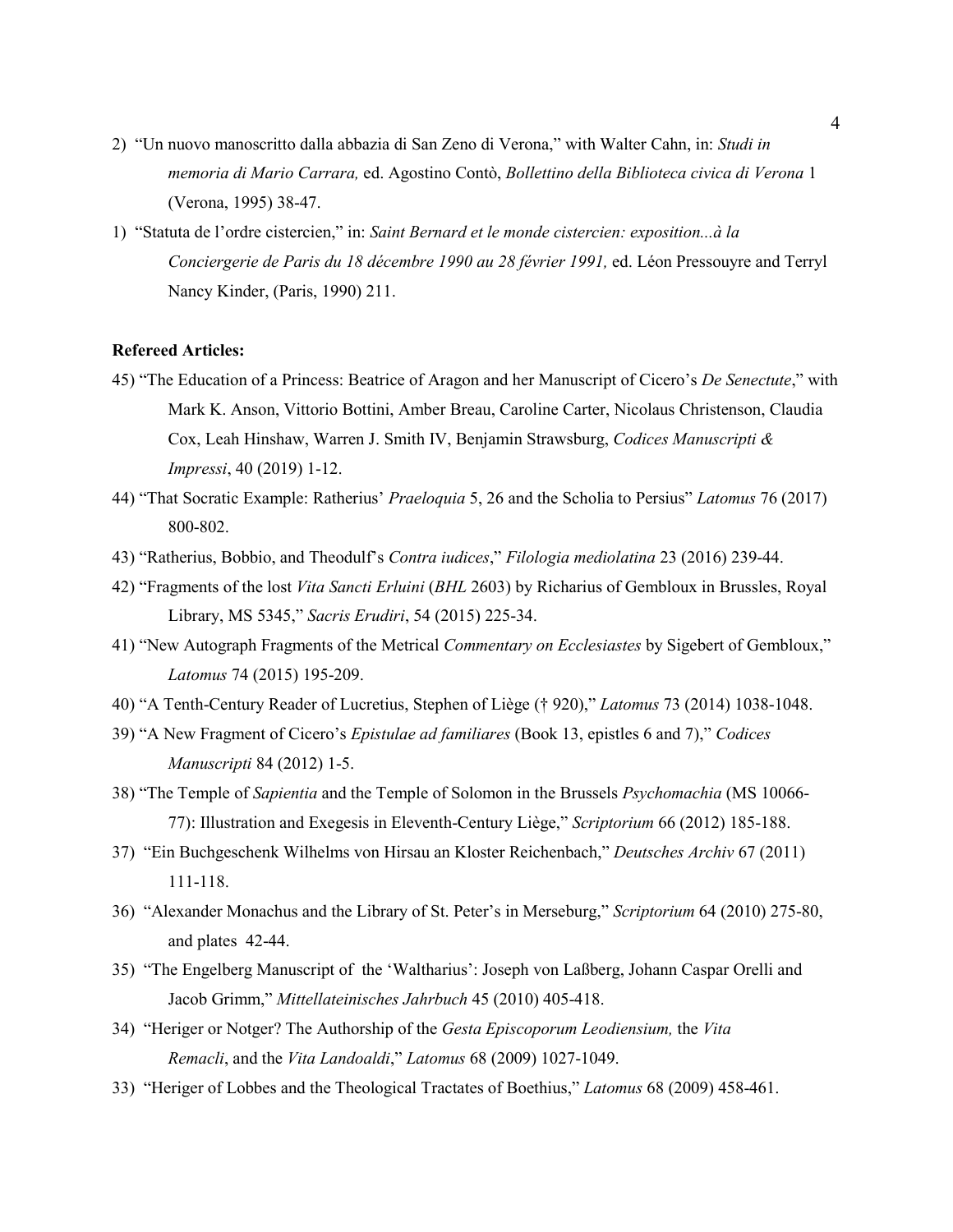- 32) "Plato and the Worms: The Lobbes Manuscript of Calcidius' *In Timaeum Platonis*," *In Monte Artium: Journal of the Royal Library of Belgium* 1 (2008) 11-21.
- 31) "The Description of Aquitania by Heriger of Lobbes and the *Passio Sancti Dionysii* of Hilduin of St. Denis," *Latomus* 67 (2008) 1010-1016.
- 30) "Aegidius Beneventanus and the *Epistulae* of Matthew of Vendôme," *Mittellateinisches Jahrbuch* 40 (2005) 397-405.
- 29) "Angelomus and Manuscripts from the Luxeuil Library," *Aevum* 74 (2000) 431-440.
- 28) "A Papyrus Codex of Gregory the Great's *Forty Homilies on the Gospels*," *Scriptorium* (2000) 14-22.
- 27) "Gassner (Buchbinder)" with Holger Nickel, *Einband Forschung* 7 (2000) 34-35.
- 26) "A Mirror Text of Thucydides VII 33-35," with Stephen Emmel, *Archiv für Papyrusforschung* 43 (1997) 239-45.
- 25) "A Papyrus Codex of Exodus," *Yale University Library Gazette* 71 (1997) 163-67.
- 24) "Verses, Translations, and Reflections from 'The Anthology': H.D., Ezra Pound, and the Greek Anthology," *Sagetrieb* 14 (1996) 201-16.
- 23) "Fragments of Classical Manuscripts in the Bindings of Sixteenth-Century Venetian Books," *Scrittura e Civiltà* 18 (1994) 309-24.
- 22) "The Appian Papyrus from Dura-Europus (P.Dura 2)," with William A. Johnson, *Bulletin of the American Society of Papyrologists* 31 (1994) 85-8.
- 21) "Demosthenes *De chersoneso* PCt.YBR 1348," *Zeitschrift für Papyrologie und Epigraphik* 100 (1994) 45-6.
- 20) "A New Papyrus of Demosthenes' *Contra Timocratem,*" *Bulletin of the American Society of Papyrologists* 30 (1993) 19-22.
- 19) "The Luxeuil Prophets and the Gallican Liturgy," *Scriptorium* 47 (1993) 52-5.
- 18) "Ein neu entdecktes Fragment aus einer Handschrift der mittelalterlichen Bibliothek des Klosters Fulda," *Fuldaer Geschichtsblätter* 68 (1992) 156-9.
- 17) "*Amplius in coitu phantasia*: Avicenna's *De Almahad* and Pound''s 'Cavalcanti'," with Matthew Little, *Paideuma* 20 (1991) 63-75.
- 16) "The Wild Life and Tragic Death of Lorenzo Spinelli," *Yale University Library Gazette* 65 (1991) 20-5.
- 15) "Two Romanesque Manuscripts from Lambach," with Lisa Davis, *Codices manuscripti* 15 (1990) 137-47.
- 14) "H.D.'s 'Pursuit' and Sappho," *H.D. Newsletter* 3,2 (1990) 43-7.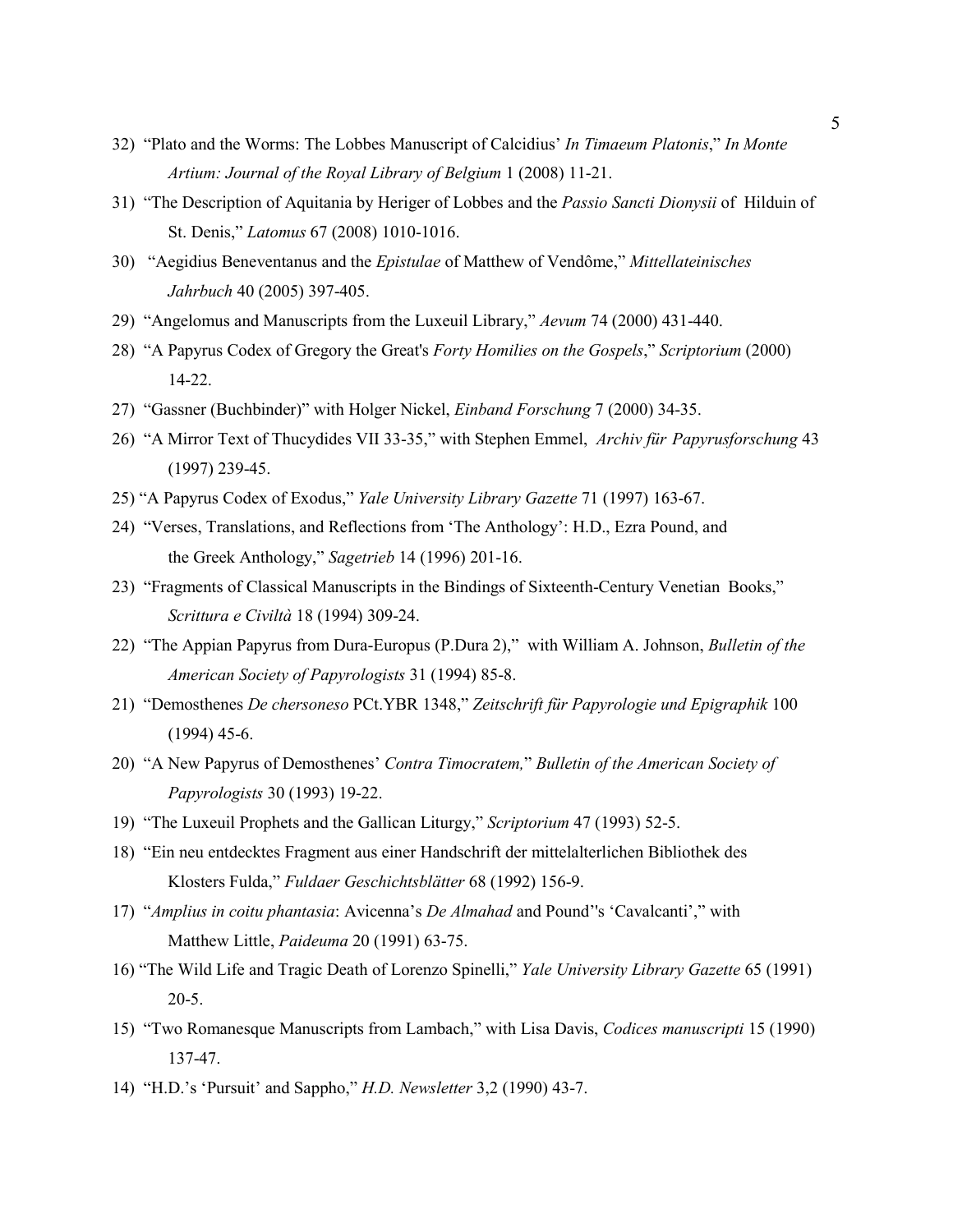- 13) "New Fragments of the Arno Sacramentary and Lectionary," *Archiv für Liturgiewissenschaft* 32 (1990) 297-306.
- 12) "A New Manuscript from the Abbey of San Zeno at Verona," with Walter Cahn, *Yale University Library Gazette* 66 (1992) 105-16.
- 11) "The Fulda Manuscript of Origen's *Peri archon*," *Yale University Library Gazette* 64 (1990) 83-5.
- 10) "A Preliminary Inventory of the Vasari Papers," with Diane Ducharme, *Art Bulletin* 71,2 (1989) 300-04.
- 9) "A Newly Discovered Leaf of a Lost Ninth-Century Manuscript from Nonantola Abbey," *Scrittura e civiltà* 13 (1989) 535-46.
- 8) "Augustine's *De Genesi ad litteram* and Horace's *Satire* 1.2," *Revue des études augustiniennes* 3 (1987) 265-68.
- 7) "The *proverbium antiquum* in Acca's Letter to Bede," *Mittellateinisches Jahrbuch* 22 (1987) 53-5.
- 6) "Astrology and the Pagan Gods in Carolingian *Vitae* of St. Lambert," *Traditio* 42 (1986) 95-113.
- 5) "Sigebert of Gembloux and the 'Waltharius'," *Mittellateinisches Jahrbuch* 21 (1986) 101-05.
- 4) "A Revival of Claudian in the Tenth Century," *Classica et Mediaevalia* 37 (1986) 203-21.
- 3) "Heriger and the Study of Philosophy at Lobbes in the Tenth Century," *Traditio* 40 (1984) 307-17.
- 2) "Two Unreported Uncial Fragments," *Scrittura e Civiltà* 9 (1983) 299-307.
- 1) "On the *Vita Ursmari*," *Mittellateinisches Jahrbuch* 18 (1983) 105-06.

# **Reviews:**

- 5) E. Gregory, *H. D. and Hellenism: Classic Lines* (Cambridge UP, 1997), in: *Bryn Mawr Classical Review*, 2000.
- 4) H. Hoffmann, *Handschriftenfunde* (Monumenta Germaniae Historica, 1997), in: *Speculum* 74 (1999).
- 3) O. L. Franca and C. C. González, edd., *Catálogo de manuscritos de la Biblioteca Universitaria de Salamanca* (Ediciones Universidad de Salamanca, 1997), in: *Reference Reviews Europe*, 1998.
- 2) A. Lehner, *Florilegium Frisingense. Testimonia divinae scripturae* (Brepols, 1987), in: *Mittellateinisches Jahrbuch* 28 (1993).
- 1) J. Hamacher, *Florilegium Gallicum* (Lang, 1974) and R. Burton, *Classical Poets in the Florilegium Gallicum* (Lang, 1983), in: *Mittellateinisches Jahrbuch* 22 (1987).

### **Other Publications:**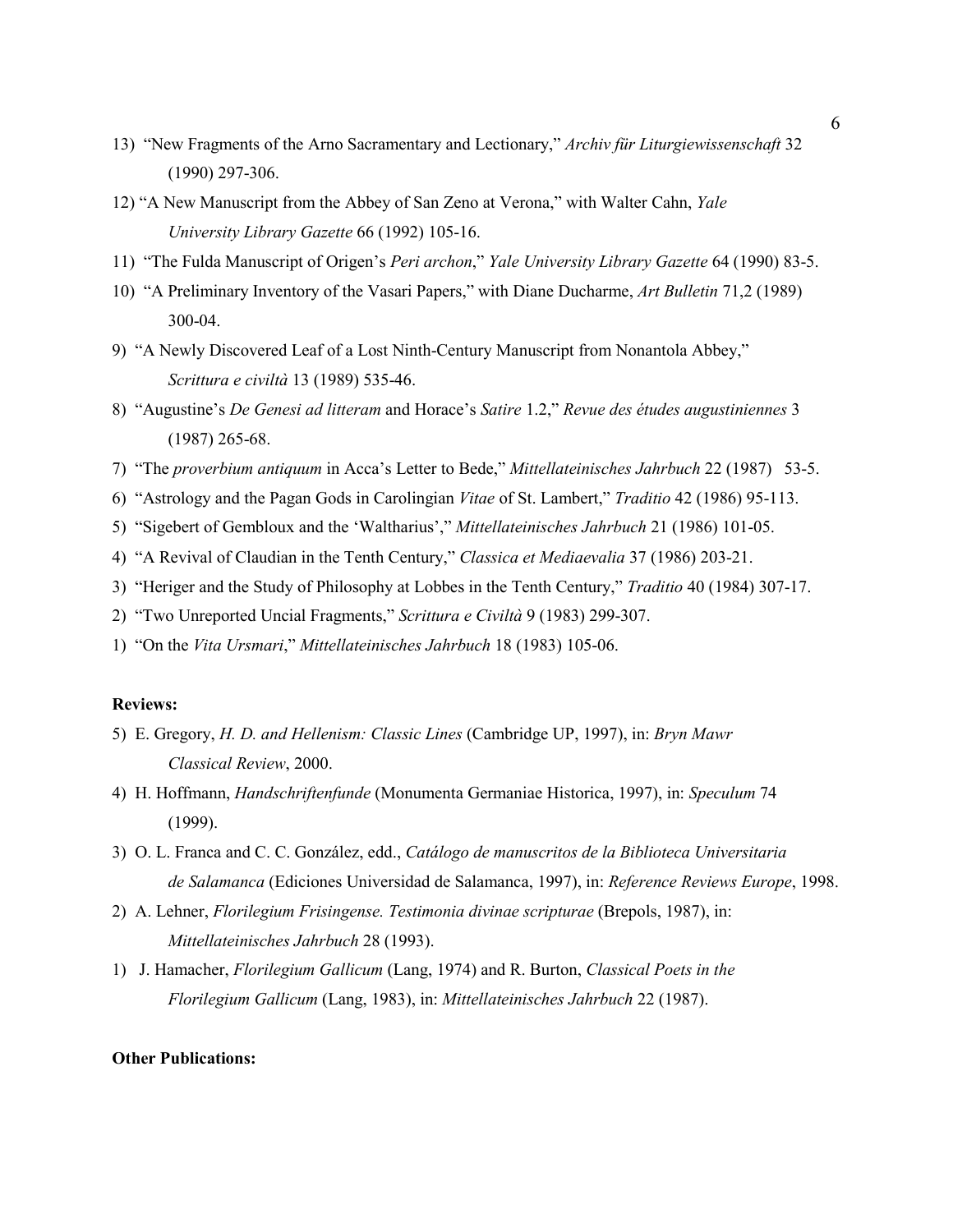- 15) "Greek Script in Latin Manuscripts," by Walter Berschin, transl. by Robert G. Babcock, in *The Oxford Handbook of Latin Palaeography*, ed. by Frank T. Coulson and Robert G. Babcock (Oxford and New York: Oxford University Press, 2020), pp. 115-117.
- 14) "The Visigothic Script," by Jesus Alturo i Perucho, transl. by Pablo Molina and Robert G. Babcock, in *The Oxford Handbook of Latin Palaeography*, ed. by Frank T. Coulson and Robert G. Babcock (Oxford and New York: Oxford University Press, 2020), pp. 143-184.
- 13) "Late Mediaeval Written Culture in the Realm of King St. Stephan: Gothic and later script in Hungary and Slovakia," by Juraj Šedivý, transl. by Anna A. Grotans and Robert G. Babcock, in *The Oxford Handbook of Latin Palaeography*, edited by Frank T. Coulson and Robert G. Babcock (Oxford and New York: Oxford University Press, 2020), pp. 468-498.
- 12) "Stages in Diplomatic Production," by Olivier Guyotjeannin, transl. by Robert G. Babcock and Frank T. Coulson, in *The Oxford Handbook of Latin Palaeography*, edited by Frank T. Coulson and Robert G. Babcock (Oxford and New York: Oxford University Press, 2020), pp. 611-618.
- 11) "The Format of Documents," by Olivier Guyotjeannin, transl. by Robert G. Babcock and Frank T. Coulson, in *The Oxford Handbook of Latin Palaeography*, edited by Frank T. Coulson and Robert G. Babcock (Oxford and New York: Oxford University Press, 2020), pp. 644-650.
- 10) "The Application of Quantitative Methods to the History of the Book," by Ezio Ornato, transl. by Robert G. Babcock and Frank T. Coulson, in *The Oxford Handbook of Latin Palaeography*, edited by Frank T. Coulson and Robert G. Babcock (Oxford and New York: Oxford University Press, 2020), pp. 651-668.
- 9) "Book Trade: Antiquity and the early Middle Ages," by Guglielmo Cavallo, transl. by Robert G. Babcock, in *The Oxford Handbook of Latin Palaeography*, edited by Frank T. Coulson and Robert G. Babcock (Oxford and New York: Oxford University Press, 2020), pp. 711-722.
- 8) *De Vita Mea ut Planta*, Latin translation of Alan M. Jones and Jane Ellis, *My Life as a Plant*, (Rockville, Md.: American Society of Plant Biologists, 2012), co-translated with Will Begley.
- 7) "Poetische Sammelhandschrift," in: *Handschriften und Papyri. Wege des Wissens,* edd. Daniela Mairhofer, Bernhard Palme, and Danuta Shanzer, *Nilus* 24 (Vienna: Phoibos Verlag, 2017) pp. 113-114 + plate 5 (p. 22).
- 6) "P. Terentius After, *Comediae*," in: *Handschriften und Papyri. Wege des Wissens,* edd. Daniela Mairhofer, Bernhard Palme, and Danuta Shanzer, *Nilus* 24 (Vienna: Phoibos Verlag, 2017) pp.  $110-111 +$  plate 6 (p. 25).
- 5) "Bernard of Utrecht" in: *Virgil Encyclopedia*, edd. Richard Thomas and Jan Ziolkowski, Oxford: Wiley-Blackwell, 2013) 182.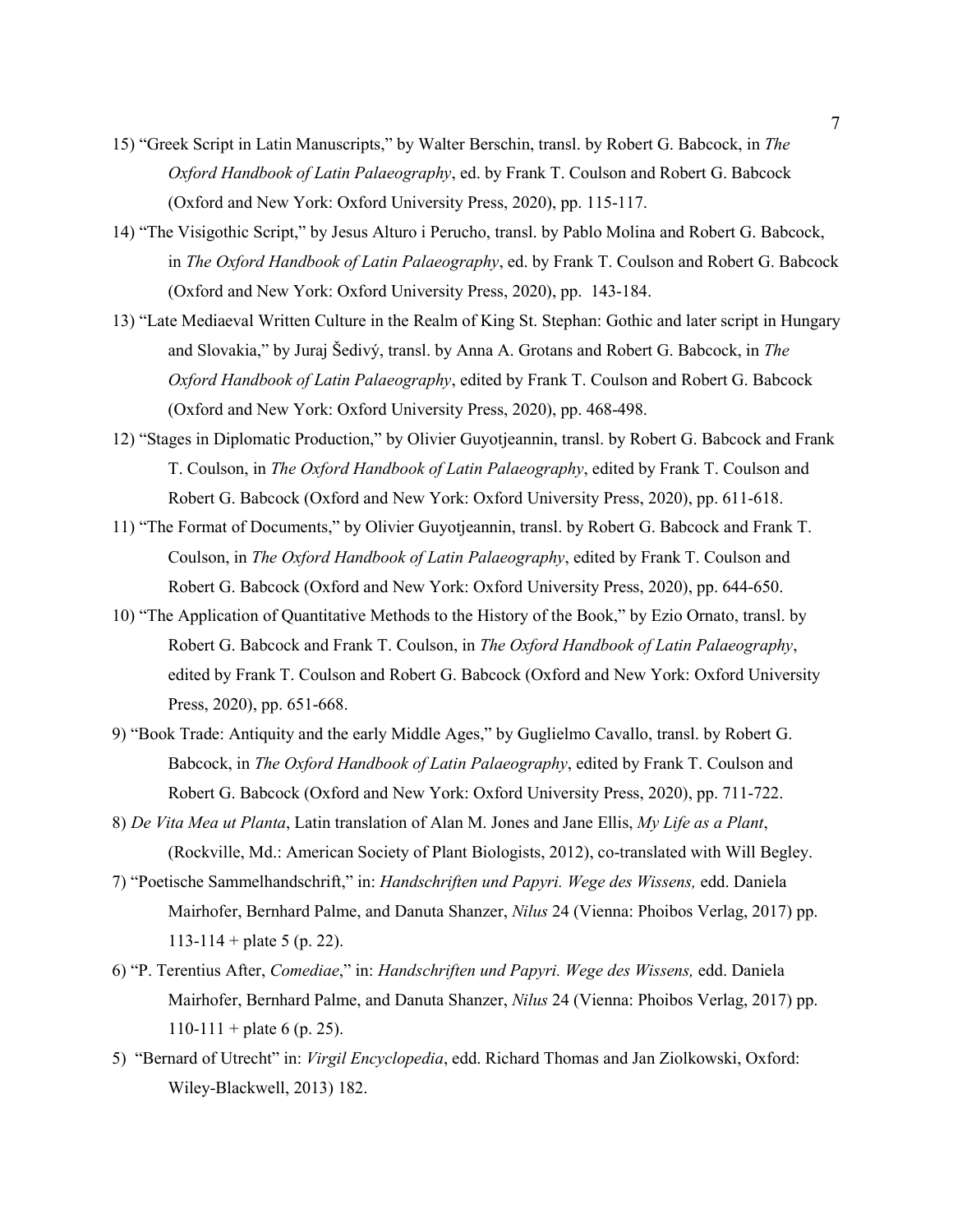- 4) "Conrad of Hirsau," with Stephen Wheeler, in: *Virgil Encyclopedia*, edd. Richard Thomas and Jan Ziolkowski, Oxford: Wiley-Blackwell, 2013) 300-301.
- 3) "Early Manuscripts and Books," in: *The Beinecke Library of Yale University*, ed. Stephen Parks (New Haven: Beinecke Library, 2003), 70–81.
- 2) *Interpretaciones Sompniorum. A Medieval Dream Book*, with Elizabeth Archibald (New Haven, 2003). Privately hand-printed.
- 1) *The Spinelli Family. Florence in the Renaissance, 1430-1535* (New Haven, 1988). Awarded the Leab prize by the American Library Association in 1988.

## **Selected Recent Papers and Presentations:**

"A Caesar Manuscript from Gembloux" UNC, Department of Classics, Nov. 2019

"Codicology and the Gembloux Scriptorium" Ohio State University, Department of Classics, Sept. 2018.

"Editing Hrotsvitha" Dumbarton Oaks, June 2018.

- "Medieval Manuscripts and Material Culture" UNC, Department of Classics, Annual Faculty Lecture, September 2015
- "The Brussels *Psychomachia* Manuscript and the Schools of Liège in the  $10<sup>th</sup>$  and  $11<sup>th</sup>$  century" Ruprecht-Karls-Universität, Heidelberg, Historisches Seminar: Mittellatein, 26 June 2015.
- "Tibullus and Charlemagne: A Mini-Cycle of Poems from the King's Court, Modeled Upon the *Corpus Tibullianum*" with Francis Newton, APA annual conference, Jan. 2015.
- "The Eleventh-Century Gembloux Scriptorium" Ohio State University, Nov. 2014: as organizer and moderator of panel comprised of three papers by UNC graduate students in my 2013 seminar in Latin paleography.
- "The Eleventh-Century Scriptorium at Gembloux" St. Gall, Switzerland, Comité International de Paléographie Latine, with Albert Derolez, Sept. 2013.
- "Sigebert of Gembloux and the Unicorn" Centre d'Etudes sur le Moyen Age et la Renaissance, Louvainla-Neuve, May 2012.
- "The Study of Tibullus in Eleventh-Century Liège" APA, Jan 2012.
- "The Library of Gembloux," Flemish Royal Academy, Brussels, June 2011.
- "Illustrating the *Psychomachia*," Bibliothèque Royale de Belgique, Centre International de Codicologie, Brussels, May 2011.
- "Invented Speeches and the Teaching of Declamation in the Tenth-Century Schools of Liège," Ohio State University, Oct. 2010.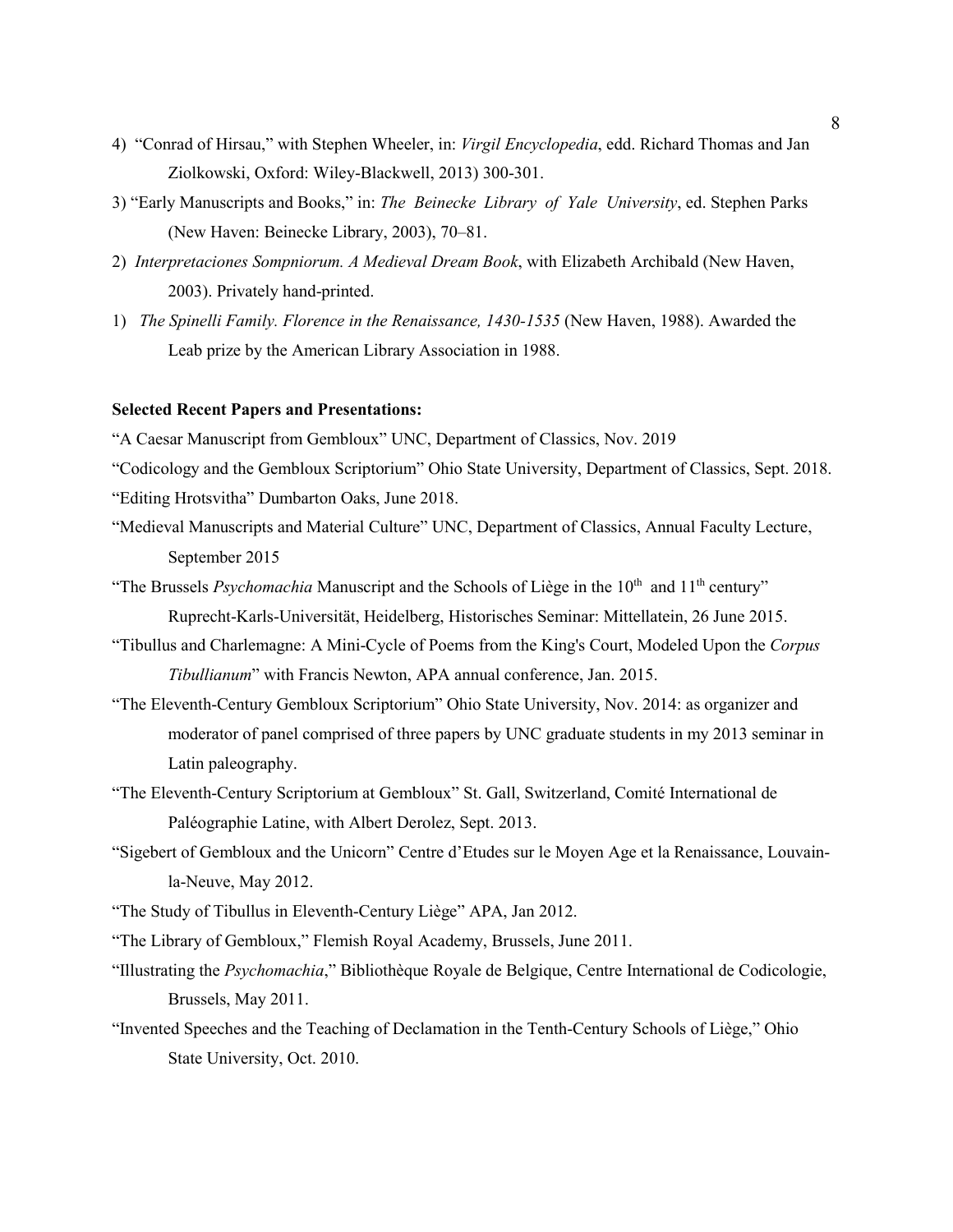- "The Temple of Wisdom and the Temple of Solomon in Prudentius' *Psychomachia*: Illustration and Exegesis in Eleventh-Century Liège*,*" UNC (MEMS) April, 2009.
- "Teaching the Bible in Medieval Liège," Flemish Royal Academy, Brussels, Sept. 2008; Duke, Nov. 2008.

## **Current Research Projects**:

--Hrotsvitha's *Works*, editor and translator, Dumbarton Oaks Medieval Library.

- --*The Scriptorium and Library of Gembloux in the Eleventh Century*, monographic study.
- --Other projects: *Medieval Latin Comedy and the Schoolroom*; *The Medieval Transmission of Tibullus*; *The Classical Essays of H.D.*

## **Teaching:**

- UNC: Vergil, Ovid, Juvenal, Cicero, Tacitus/Pliny, Roman Comedy, Roman Lyric (Horace's *Odes*) Medieval Latin (undergraduate and graduate surveys), Latin Paleography, Textual Criticism, Survey of Latin Authors of Late Antiquity, Survey of Authors of the Early Empire, Medieval Latin Comedy, Medieval Biography and Hagiography; Latin Prose Composition; independent studies on: Latin Historians of Great Britain, Cicero's *Tusculan Disputations*, Horace's *Odes.*
- Yale: Latin Paleography, Textual Criticism, Medieval Latin, Renaissance Humanism, Greek Papyrology. Bucknell: Latin; MSU: Latin, Greek, German; Duke: Latin; LSU: Latin.

## *Dissertations directed:*

- Lisa Fagin Davis, *Epiphany at Lambach: The Evidence of the Gottschalk Antiphonary*, Yale, Medieval Studies, 1993 (published by Cambridge University Press, 2000).
- Melissa Conway, *The Diario of the Printing Press of San Jacopo di Ripoli*, Yale, Medieval Studies, 1994 (published by Leo Olschki, 1999).
- Laura Williams, *The Carolingian Scriptorium at Luxeuil*, Yale, Medieval Studies, 2003 (codirector).

Liz Clark Peretti, *The Chronicle of Novalese*, UNC, 2017.

Will Begley, *The Transmission of Rufinus' Latin Translation of Origen's* Periarchon, UNC, 2017.

# *Dissertation committees:*

Yale: Shirley Werner, *The Transmission and Scholia to Lucan's* Bellum Civile, Yale, Classics, 1992; William A. Johnson, *The Literary Papyrus Roll*, Yale, Classics, 1992; Stephen Emmel, *Shenoute's Literary Corpus*, Yale, Religious Studies, 1993; Angela Fritsen, *Renaissance Commentaries on Ovid's*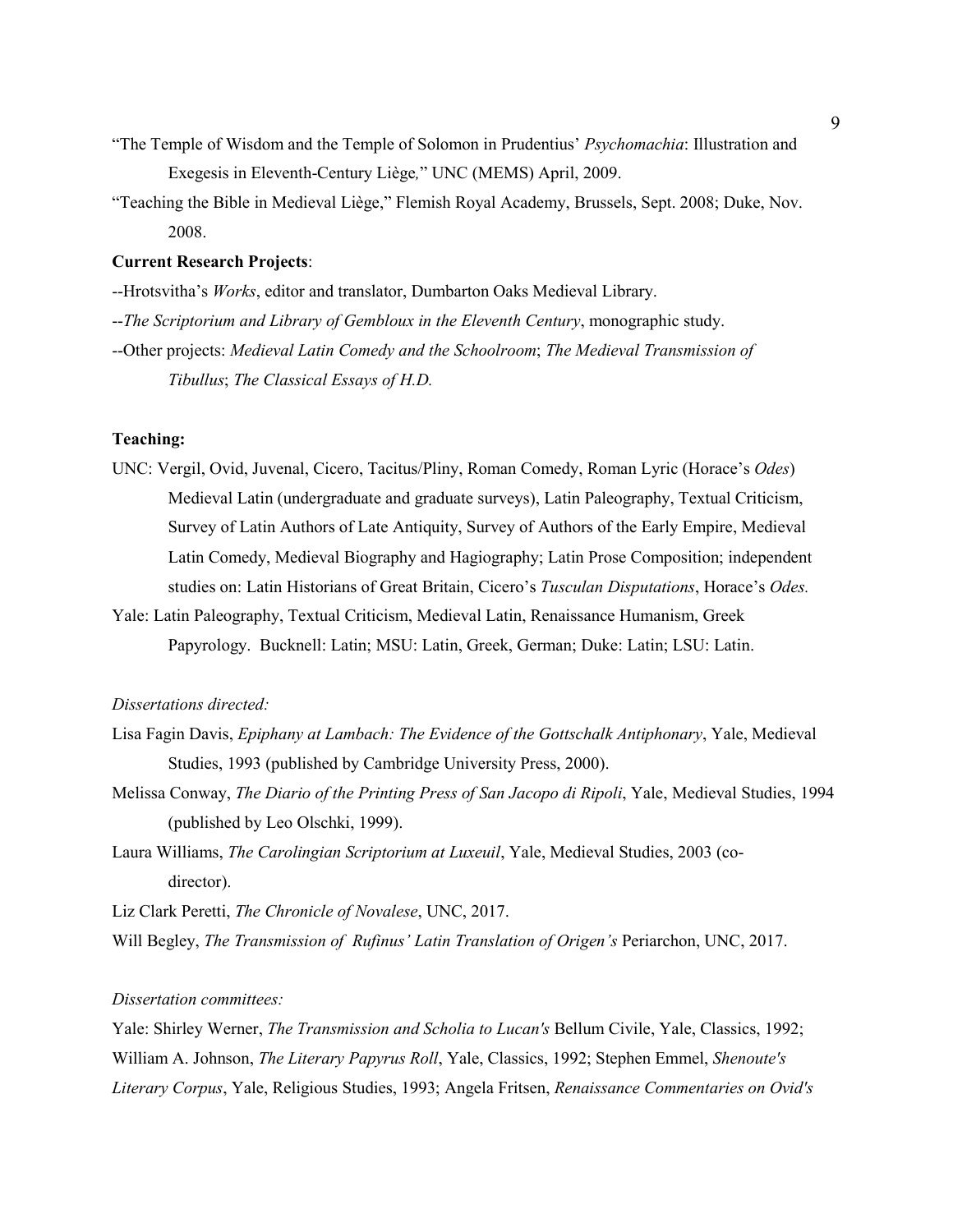Fasti, Yale, Renaissance Studies, 1995; Matt Kuefler, *Eunuchs and Other Men: the Crisis and Transformation of Masculinity in the Later Roman West*, Yale, History, 1995; Iris Mueller, *Konrads von Ammenhausen Schachspeilbuch*, Yale, Medieval Studies, 2005. Christopher Polt, *Catullus and Roman Dramatic Literature*, UNC, Classics, 2010; David C. Anderson Wiltshire, "*Hopeful Joy": A Study of* laetus *in Vergil's* Aeneid, UNC, Classics, 2012; Joe Wallace, *Pagan Fictions: Literature and False Religion in England, 1550–1650*, UNC, English, 2012; Kevin Kritsch, *Apostles, Apostolicity and Apocrypha: The Literary Reception and Treatment of the Twelve Apostles in Anglo-Saxon England, with a Study of the Cult of St. Andrew*, UNC, English, 2014; Paul Stapleton, *The Cross in Elizabethan England: An Image in an Age of Iconoclasm*, UNC, English, 2015; Pablo Molina, *Paul in Rome: A Case Study on the Formation and Transmission of Traditions*, UNC, Classics, 2016; Alexandra Locking, *A New Senate of Women: Ecclesiastical Reform and the Reimagining of Female Secular Lordship, c. 1050- 1125 CE*, UNC, History, 2017. Tedd Wimperis, *Cultural Memory and Constructed Ethnicity in the Aeneid*, UNC, Classics, 2017. Caitlin Watt*, Authorship and the Discovery of Character in Medieval Romance*, UNC, English, 2018. Peter Raleigh, *Narrative, History, and Kingship in Angevin England*, UNC, History, 2019. Meredith Ringel-Ensley, *Errant Latin: The Transformation of Language in Medieval Missions to the Mongol Empire*, UNC, Comparative Literature, 2019.

## *MA theses directed (UNC):*

Alexandra D. Mina, *A Study of Prudentius' use of Vergil and Lucan in the Fifth Combat of the*  Psychomachia, Classics, 2015. W.E.L. Begley, *On the Reception of Cicero's* Tusculan Disputations *in the Region of Liège from the 9th to the 11th Century*, Classics, 2014; Pablo Molina, *Jerome's Role in the Transmission of the Correspondence between Seneca and Paul*, Classics, 2011; Tucker Laprade, "Percipit atque horror": *C. S. Lewis's Lost Essay and Notes on Lucretius*, English, 2011 co-directed with Reid Barbour; Sarah Landis, *A New Manuscript of Tiberius Claudius Donatus at UNC*, Classics, 2009.

#### **Fellowships and Grants**:

Graduate Research Consultant, Office for Undergraduate Research, UNC, spring 2019; fall 2020. Kenan Senior Faculty Research and Scholarly Leave, UNC, spring term 2018. Global Studies Center, UNC travel grant, 2015. Alexander von Humboldt-Stiftung, Fellow, Heidelberg, May-July 2015. Medieval and Early Modern Studies Program, UNC, research materials grant, 2013. Medieval and Early Modern Studies Program, UNC, travel grant, 2013.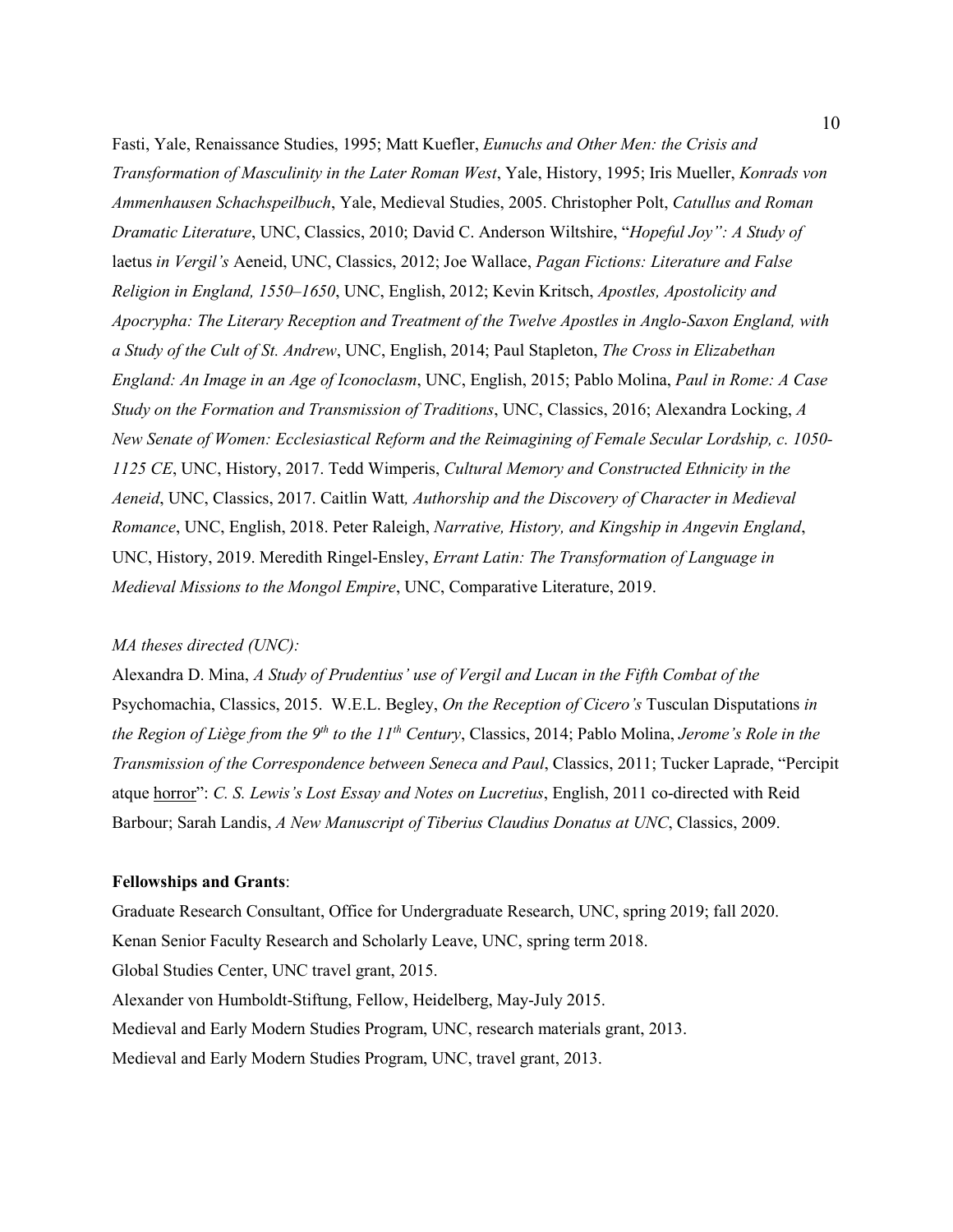Flemish Institute for Advanced Studies, Brussels (Flemish Academic Centre), Fellow-in-Residence, May/June 2011; May/June 2012. Medieval and Early Modern Studies Program, UNC, research materials grant, 2012. University Research Council Grant, UNC, travel and materials, 2011/2012. Medieval and Early Modern Studies Program, UNC, faculty research leave, 2010. Global Studies Center, travel grant, 2008. National Endowment for Humanities, Co-Director, Summer Seminar for College Teachers, Yale, 1989. American Philosophical Society, summer research grant, 1987. N.E.H., summer seminar grant, "Christian Latin Imagery," (Robert Kaske) Cornell Univ., 1986. Alexander von Humboldt-Stiftung, Fellow, Berlin, 1984-1985.

### **Administrative Service:**

(UNC): Director of Undergraduate Studies, Classics, 2015-2016, Fall 2019, 2020-2021. Arts & Sciences Advisory Committee, 2013-15. Supervisor of first-year Latin, 2012-2014; spring 2015. Director, post-baccalaureate program, 2011-2014; 2016-17. Supervisor of second-year Latin, 2009-2012; 2014-2021. Outcomes Assessment Committee, chair, 2010-2015, 2017, 2020, 2021. Graduate Admissions Committee, chair 2016/17, chair 2018/19. Tenure review committee, Classics, 2012, 2013, 2018, Chair, 2015, 2018. Promotion (to Full-Professor) review committee, Classics, 2012; 2014; 2017. Committee for 10-year external review of UNC Dept. of Religious Studies, 2011. Advisory Board, Christianity and Culture (Religious Studies Dept.) UNC, 2009-. Committee for revising the MA thesis requirement in Classics, chair, 2009-2010. Post Tenure Review Committees, Classics, 2009, 2010, 2011, 2012, 2013, 2014, 2015, 2017, 2018, 2020. MEMS, graduate student fellowships committee, 2010, 2012. MA and PhD exam committees, Classics Dept., 2009-2019. PhD exam committees, English Dept./Comp. Lit., 2009, 2010, 2012, 2013, 2014, 2017, 2018. PhD prospectus defenses and MA thesis defenses, Classics, 2010, 2011, 2012, 2014, 2015, 2019; English Dept./Comp. Lit., 2010, 2012, 2013, 2014, 2015, 2019; History Dept., 2013, 2014, 2015. (Yale): Director of Fellowship Programs, Beinecke Library, 1987-2001. Executive Committee, Program in Medieval Studies, 1995- 2005. Latin examiner for Program in Medieval Studies, 1992-2005.